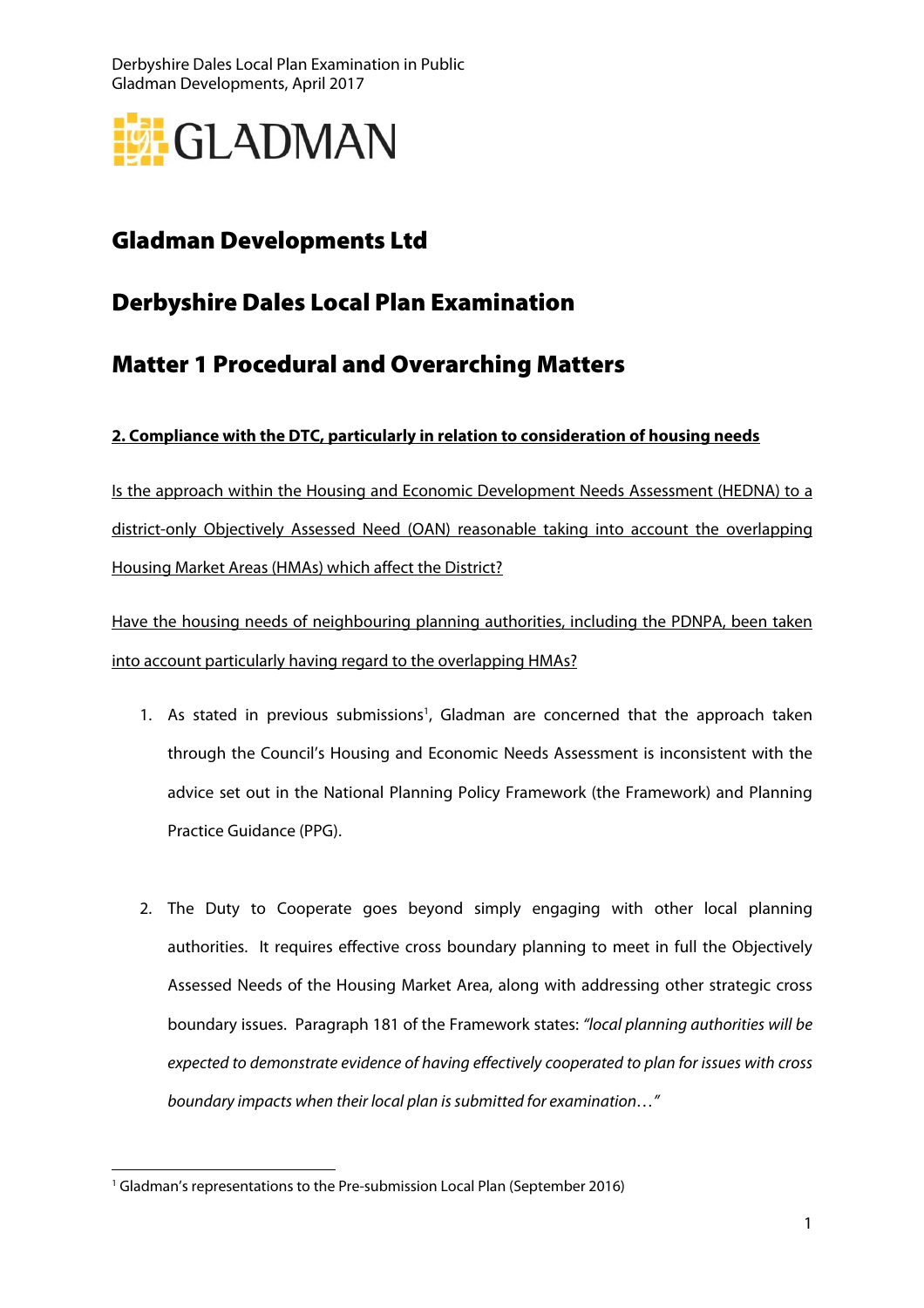- 3. Gladman note that a Duty to Cooperate Statement has been prepared by the Council (reference: SD07), which outlines workshops and correspondence between DDDC and some of its neighbouring local planning authorities. However Gladman query whether this represents a continuous process of engagement as required through paragraph 181 of the Framework: "Cooperation should be a continuous process of engagement from initial thinking through to implementation, resulting in a final position where plans are in place to provide the land and infrastructure necessary to support current and future levels of development"
- 4. Paragraph 159 of the Framework requires local planning authorities to "prepare a Strategic Housing Market Assessment to assess their full housing needs, working with neighbouring authorities where housing market areas cross administrative boundaries"
- 5. The Council has opted to base its updated OAN and housing requirement on evidence that deals only with the district's housing need. The existence of overlapping housing market areas means the process of discharging the duty to cooperate should be founded on clear evidence of how the Council has worked positively with neighbouring authorities within each of those HMAs to ensure that objectively assessed development needs have been identified and can be met in full through individual local plans.
- 6. Paragraph 181 of the Framework sets out what is expected of local authorities when submitting local plans for examination, in order for them to evidence that they are planning strategically across local authority boundaries. The Council should therefore be in a position to demonstrate how this is being achieved within the District (emphasis added):

'Local planning authorities will be **expected to demonstrate evidence of having effectively cooperated** to plan for issues with cross-boundary impacts when their Local Plans are submitted for examination. **This could be by way of plans or policies prepared as part of a joint committee, a memorandum of understanding or a jointly prepared strategy which**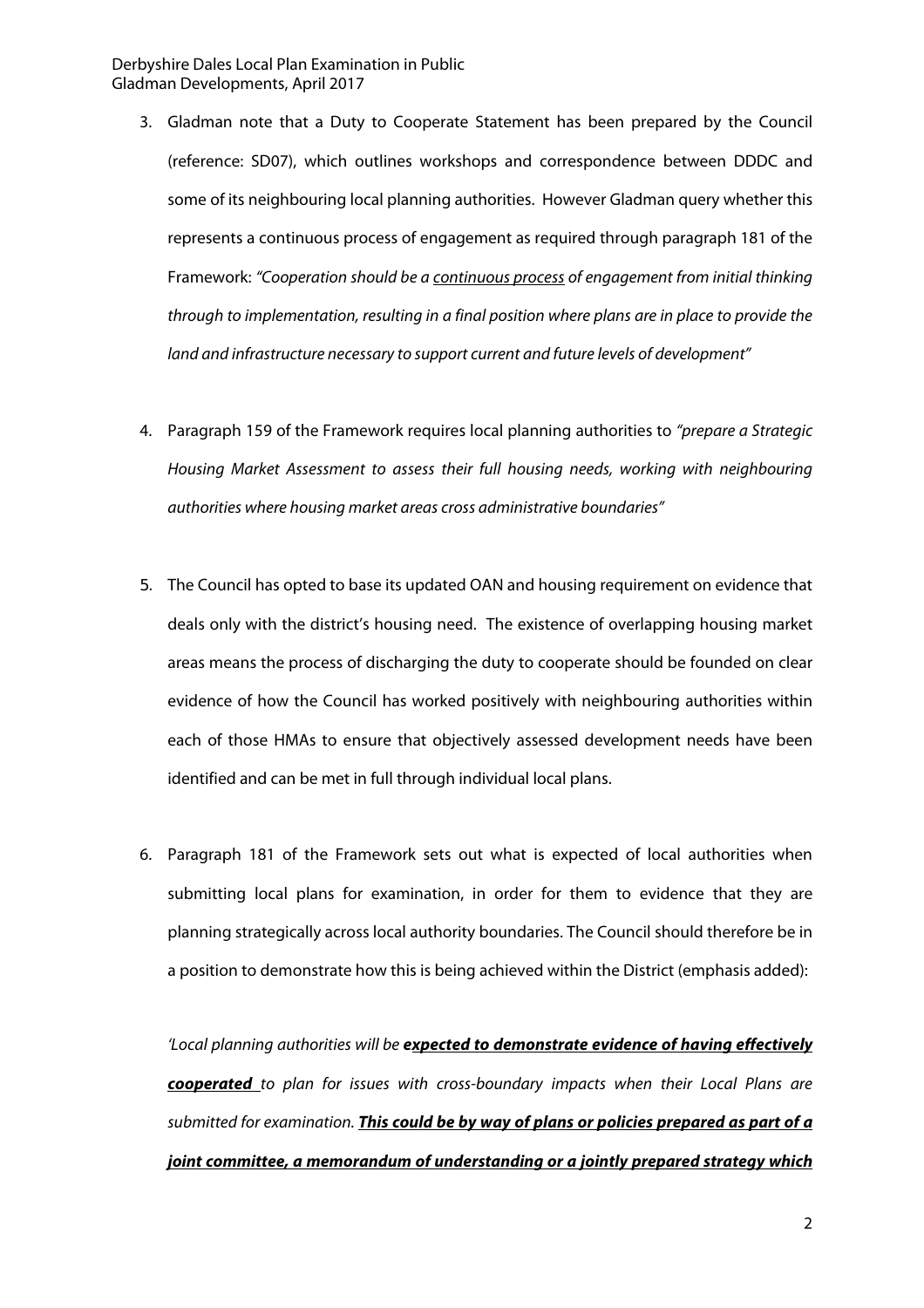**is presented as evidence of an agreed position.** Cooperation should be a continuous process of engagement from initial thinking through to implementation, resulting in a final position where plans are in place to provide the land and infrastructure necessary to support current and projected future levels of development'.

7. It is recognised that there is significant overlap between Derbyshire Dales District and a number of Strategic Housing Market Areas. It would therefore be appropriate to expect the Council to provide formal documentation to confirm that an agreed position has been reached with all relevant neighbouring local planning authorities. In particular, this should include clear information relating to how neighbouring authorities have determined OAN based on relevant future scenarios that could be reasonably expected to occur and where necessary how this will be met across the relevant housing market area(s). Such an approach would allow the Derbyshire Dales Local Plan to be set in the context of the overall HMA OAN figures that exist (or that are emerging) and have enabled it to be drafted with sufficient flexibility to ensure that it can adapt to any rapid change that might occur across those HMAs during the plan period, in particular the ability to accommodate full OAN. In this regard, to ensure effectiveness, an appropriate commitment could be included within the Plan to set out what action would be taken in Derbyshire Dales if any issues of unmet need arise within the relevant HMAs.

### **3. The SA and its consideration of reasonable alternatives**

## Does the SA meet statutory and legal requirements in relation to the assessment of reasonable alternatives?

8. Gladman note that the Plan has been subject to Sustainability Appraisal, however raise concerns regarding the methodology that has been applied and as a result, the manner in which the SA has been able to inform site selection and therefore the wider plan making process.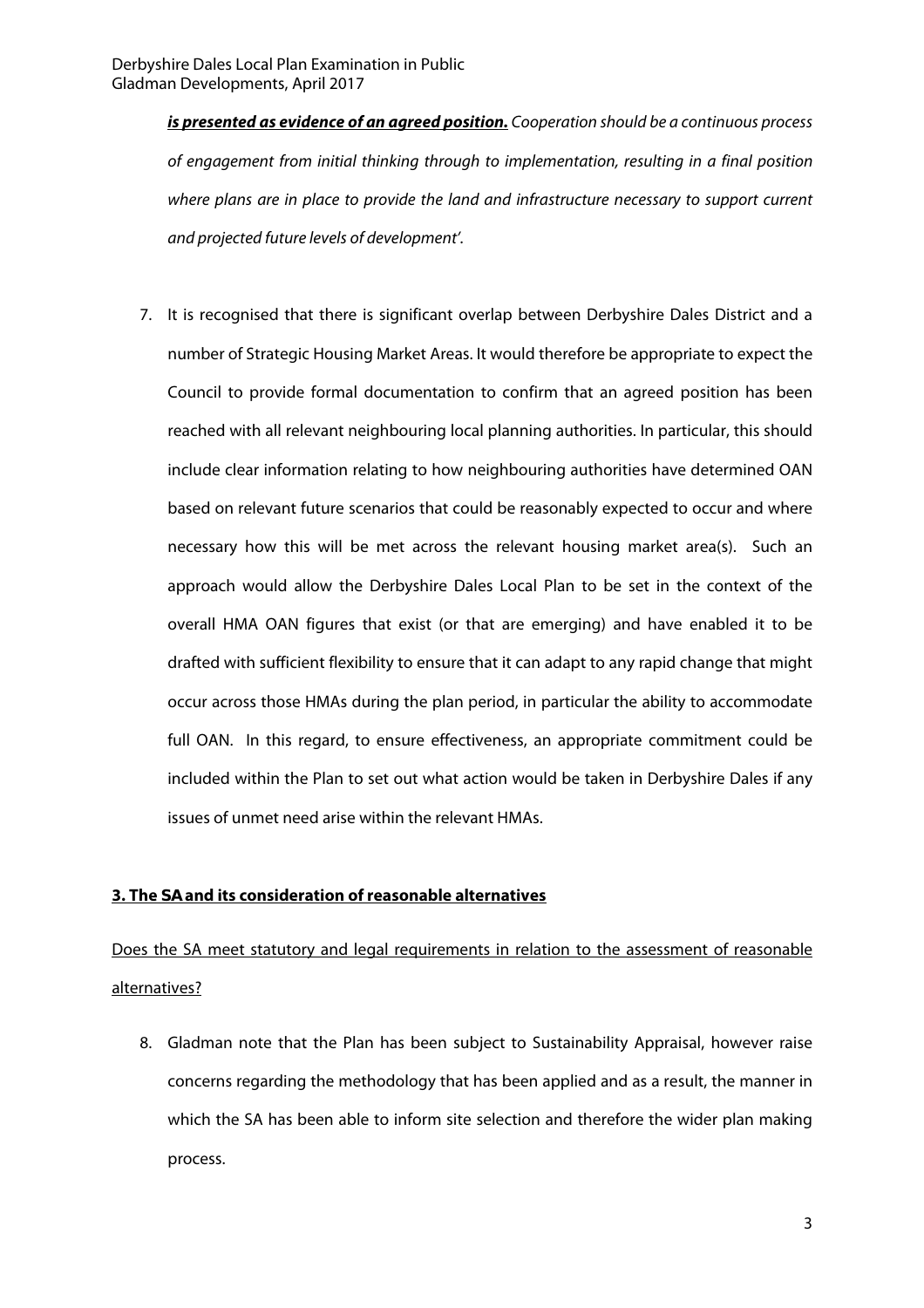- 9. Section 2 of the Sustainability Appraisal Report<sup>2</sup> sets out details of the methodology that has been applied. This includes the approach for identifying options for delivering development at Section 2.3.2, with additional information provided at Annex A. Here, it is explained that the Council has taken a staged approach to determining the suitability of sites for allocation within the Local Plan through its Strategic Housing and Economic Land Availability Assessment (SHELAA).
- 10. It is clear from the approach that has been taken, that a number of suitable, available and achievable sites have been discounted from consideration through Stage B of the process. Within the Stage B Assessment, a number of subjective constraints have been applied that can be mitigated through the development management process. As a result, Gladman are concerned that a number of potential housing sites have not been the subject of sustainability appraisal, resulting in a Report that fails to assess all reasonable alternatives. A sustainability appraisal needs to compare all reasonable alternatives, including the preferred approach and assess these against the baseline environmental, economic and social characteristics of the area together with the likely situation if the Local Plan were not to be adopted<sup>3</sup>. . Gladman raise concerns that a number of perfectly reasonable alternatives have not be considered in the manner expected by the PPG.
- 11. In the case of Land at Babbs Lane, Doveridge (SHLAA347), there is capacity for development and any issues relating to landscape and non-designated heritage assets have the ability to be appropriately mitigated. Information regarding the site is set out in our representations to the pre-submission version of the Plan (paragraphs 6.4.6 to 6.4.9). Further details are provided in Appendix 1 to this Statement, this includes a brief technical note and correspondence from Derbyshire County Council confirming that the site appears to have very-low potential for below-ground archaeological remains and that the

 $\overline{a}$ 

<sup>2</sup> Sustainability Appraisal Report, December 2016

<sup>3</sup> Paragraph: 018 Reference ID: 11-018-20140306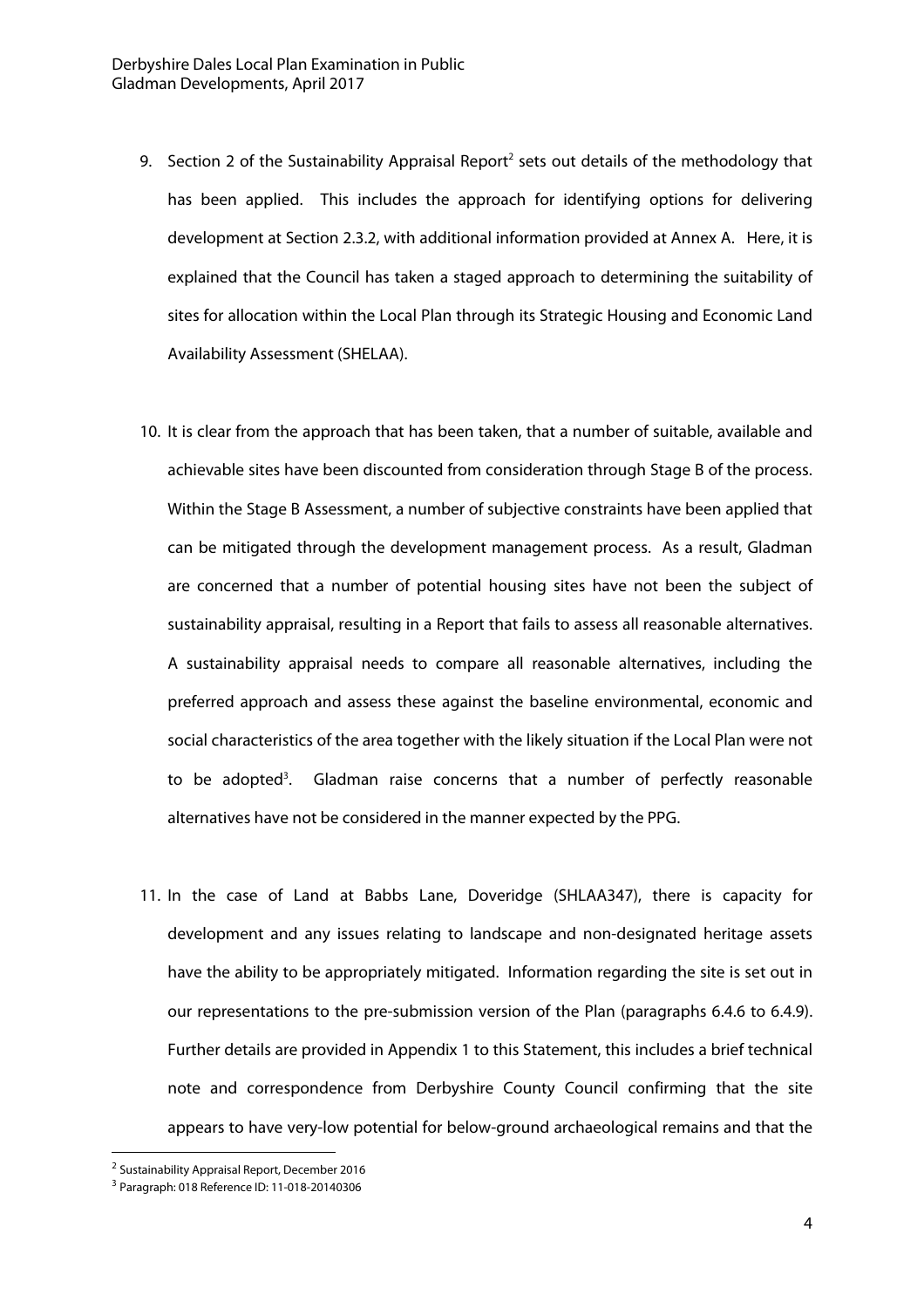ridge and furrow field is of local significance only. The site is well related to this sustainable settlement and should therefore have been taken forward for consideration through the sustainability appraisal.

- 12. Land to the north of Main Road and adjacent Alley Walk, Brailsford (SHLAA 235) was discounted in the SHELAA as undevelopable because of a perceived lack of safe and secure access. However, access is available to the site via Main Road and technical information exists that demonstrates that this can be achieved. This site is also well related to a sustainable settlement and should therefore have been taken forward for consideration through the sustainability appraisal. A brief technical note and plan showing the access junction arrangement is included in Appendix 2.
- 13. As set out in our previous representations, Gladman also have an interest in Land off Main Road, Brailsford (SHLAA 233). Details of this site are contained in our representations submitted in response to the pre-submission consultation (paragraphs 6.4.4 to 6.4.5 and Appendix 1). Gladman consider that a wider site is capable of being delivered than that considered through the sustainability appraisal and that suitable mitigation can be put in place to ensure that any moderate adverse effect on landscape would be reduced to minor though appropriate planting as part of the masterplanning of the site.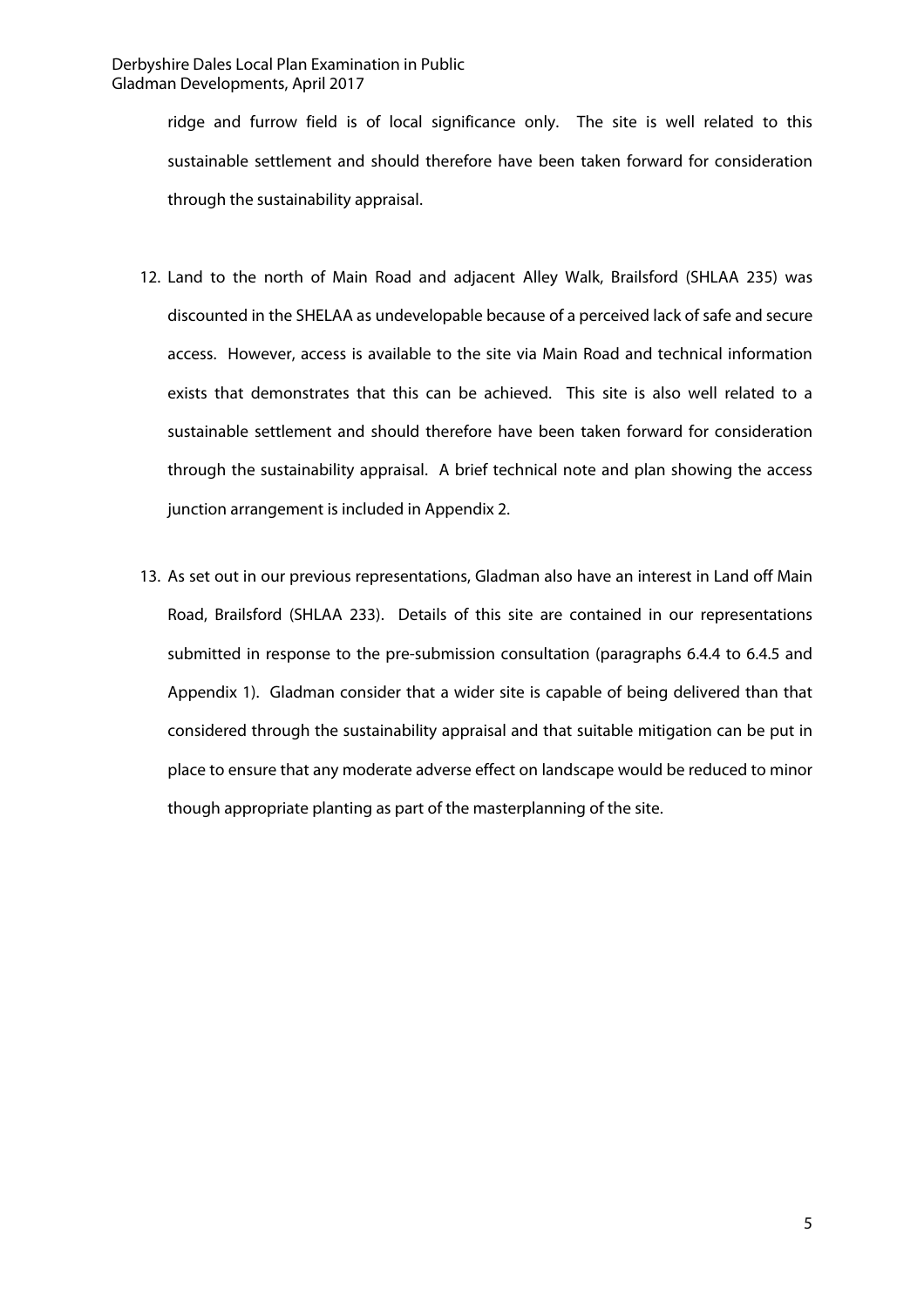### Appendix 1 - Land at Babbs Lane, Doveridge (SHLAA347)

1. The Council's SHLAA considers the Site at Babbs Lane, Doveridge under Site Reference SHLAA347. Historic Environment is the only criterion (other than not being previously developed land) where this site at Babbs Lane is given a 'red' rating. The SHELAA states:

"The historic environment assessment concludes development is likely to result in harmful impact to the significance of the non-designated heritage asset (medieval ridge and furrow). Derbyshire County Council Archaeologist notes that numerous mediaeval/early post mediaeval detector finds may suggest a mediaeval site. Noting that earthwork ridge and furrow is well preserved in the eastern half of the site. SHINE record assigns 'medium' significance. The site also has high historic landscape value - ancient enclosure and fossilised field strips, concluding that the site has historic landscape value with well-preserved ridge and furrow which weighs against allocation"

- 2. The SHELAA concludes the Site is considered undevelopable based on "the high historic landscape value of the site and archaeological interests the site is deemed constrained and not suitable for development and discounted from the SHLAA."
- 3. Despite the findings of the SHELAA, Gladman have received a consultation response from Derbyshire County Council. In respect of archaeology, the response (figure 1 below) concludes:

"the results of a geophysical survey, which has detected no potential archaeological remains beyond the remains of former field boundaries. The LiDAR shows extant ridge and furrow in the southwestern part of the site, which argues against the possibility of a medieval or postmedieval farmstead as hinted at by the PAS finds……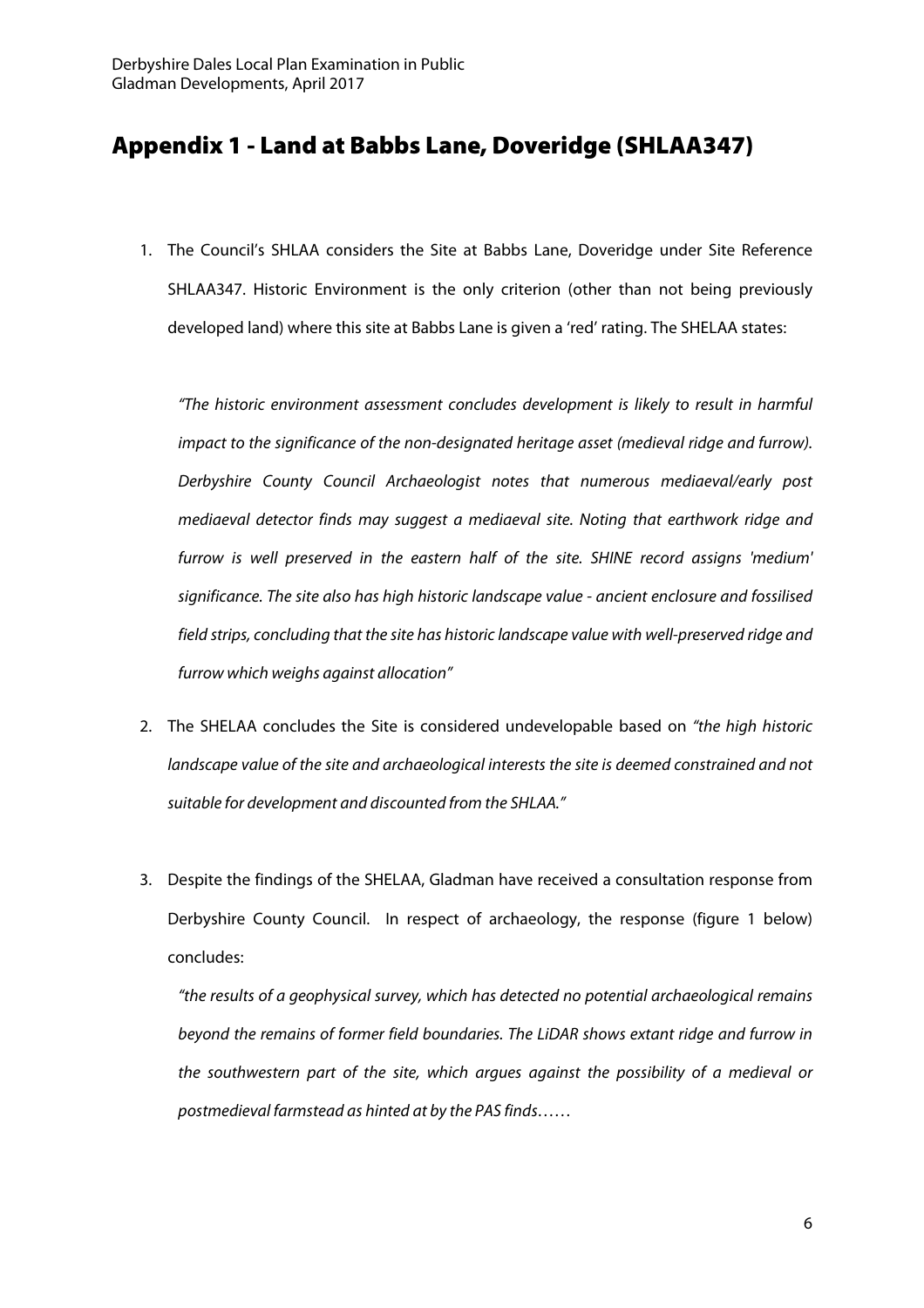…With regard to below-ground archaeological remains the site appears to be of very low potential, and there is no requirement for any further archaeological work"

- 4. The County Council's concerns in respect of a "potential medieval site" have therefore been withdrawn.
- 5. In respect of ridge and furrow, the consultation response concludes
	- the proposals will result in the loss of an area of undesignated ridge and furrow earthworks of local significance.
	- It has become increasingly fragmented as parts have been lost to ploughing and the Doveridge bypass has severed its direct relationship with the wider landscape.
- 6. Despite the County Council's conclusion on ridge and furrow, figure 2 below demonstrates how Doveridge is surrounded by remnants of ridge and furrow, including the emerging allocations within the submission Local Plan. The loss of ridge and furrow earthworks was not considered detrimental to other local plan allocations in Doveridge.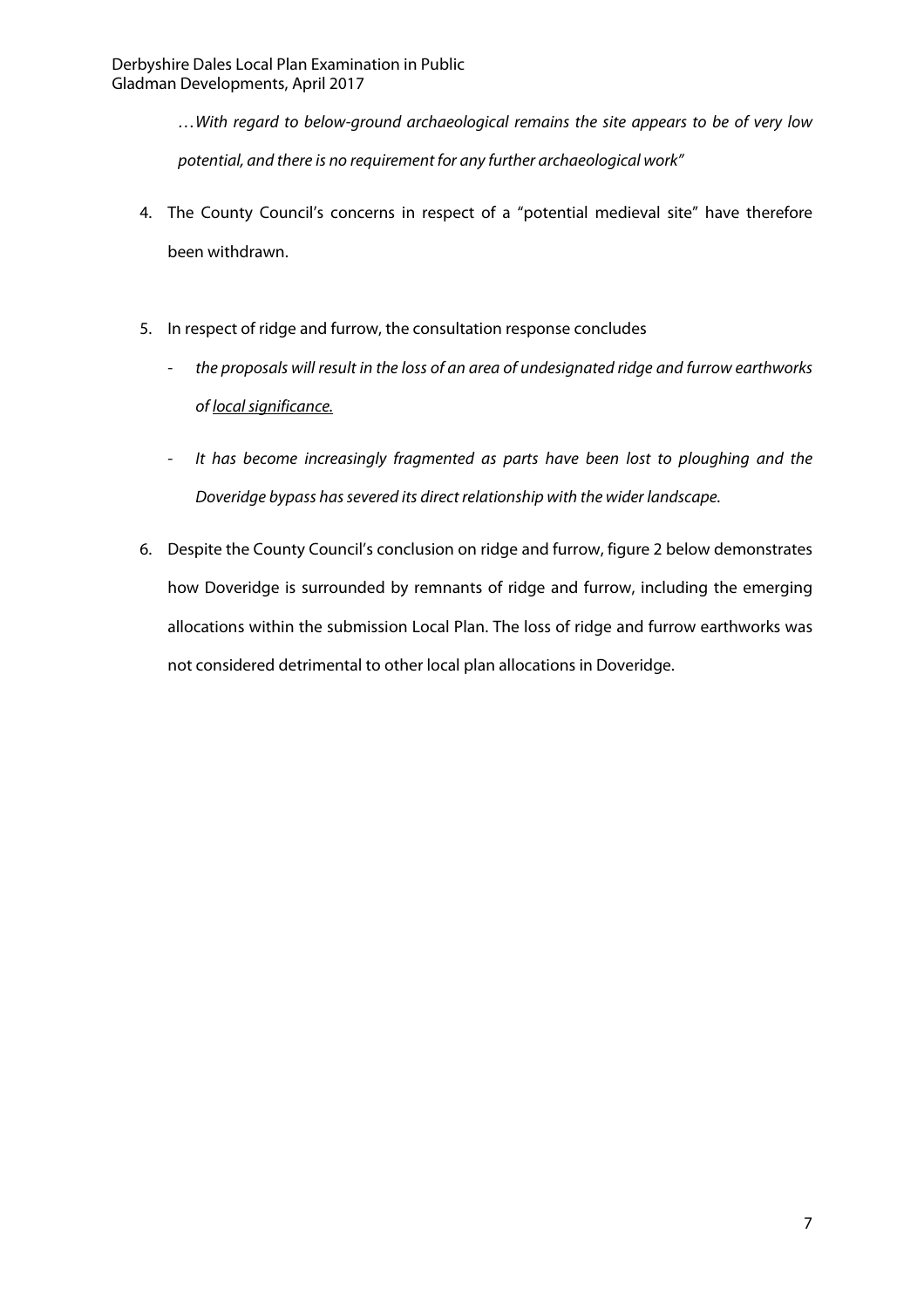#### **Figure 1 – Copy of email from DCC Archaeologist**

#### Grindell, Georgina

| From:<br>HAR D'AL 28 O.C.<br>光热器的复数<br>Sentrol Save SERVICES<br>To: |  |
|---------------------------------------------------------------------|--|
| - 3 MAY 258<br>Cc.<br>Subject:…                                     |  |
| OFF-CER                                                             |  |
| 556A                                                                |  |

Baker Steve (Economy, Transport & Environment) <Steve.Baker@derbyshire.gov.ck> 03 May 2016 11:05 Planning Whitmare, Chris 16/00095/OUT Babbs Lane, Doveridge, Derbyshira. Residential development of up to 165 dwellings, up to 47 units of Class C2 extra care and doctors surgery (outline). - further archaeology comments

#### Dear Chris.

Thank you for re-consulting on the above planning application. The applicant has submitted a revised archaeological DBA which addresses the issues I raised in the previous submission, relating to quantification of the ridge and furrow resource, historic landscape value, hedgerow importance and archaeological evaluation (geophysical survey). The application now meets the information requirements at NPPF para 128.

The ridge and furrow earthworks on the site are mapped at Figure 9. showing the LiDAR data, and assessed at 4.7/4.8 of the DBA document. The ridge and furrow survives as slight earthworks, and has been subject to arable cultivation in the recent past. It is part of a wider landscape of earthworks which is becoming increasingly fragmented as parts are fost to ploughing, and the Doveridge bypass has severed its direct relationship with this wider landscape. It appears therefore that he ridge and furrow resource on the site is of local significance only.

In terms of historic landscape value the revised DBA suggests that the hedgerows within the site are historically "important" in the terms of the Hedgerow Regulations. The argument is based upon the age of the surviving boundaries, which clearly reflect the shape of the medieval strip fields. The historic maps (e.g. 1B21) within the DBA suggest however that there has been significant loss of field boundaries since 1821, and it is perhaps debatable whether the surviving boundarles comprise a 'field system' sensu the Hedgerow Regulations, particularly as the proposal site is isolated from its wider landscape context by the bypass.

In terms of below-ground archaeological remains the revised DRA contains the results of a geophysical survey, which has detected no potential archaeological remains beyond the remains of former field boundaries. The UDAR shows extant ridge and furrow in the south western part of the site, which argues against the possibility of a medieval or post-medieval farmstead as hinted at by the PAS finds.

To summarise therefore, development of the site would involve total loss of an area of slight, undesignated ridge and furrow earthworks of local significance. The historic landscape value of the site, comprising the evidential value of these carthworks along with the 'important' hedgerows surviving from enclosure of the medieval strip fields. would also be substantially lost: elements of the hedgerows themselves could be retained, but the landscape character of the whole would be fundamentally altered.

The local planning authority must therefore determine whether loss of the locally important/undesignated ridge and furrow resource and historic landscape value is outweighed in the planning balance by the benefits of the development proposals (NPPF para 135). With regard to below-ground archaeological remains the site appears to be of very low notential, and there is no requirement for any further archaeological work.

#### Regards

Steve Baker manners, Darby and Derbyshire Development Control Archaeologist, Economy, Transport and Environment, Derbyshire County Council, Shand House, Dale Road South, Matlock, Derbyshire DE4 3RY steve.baker@derbvshire.gov.uk

 $\mathbf{I}$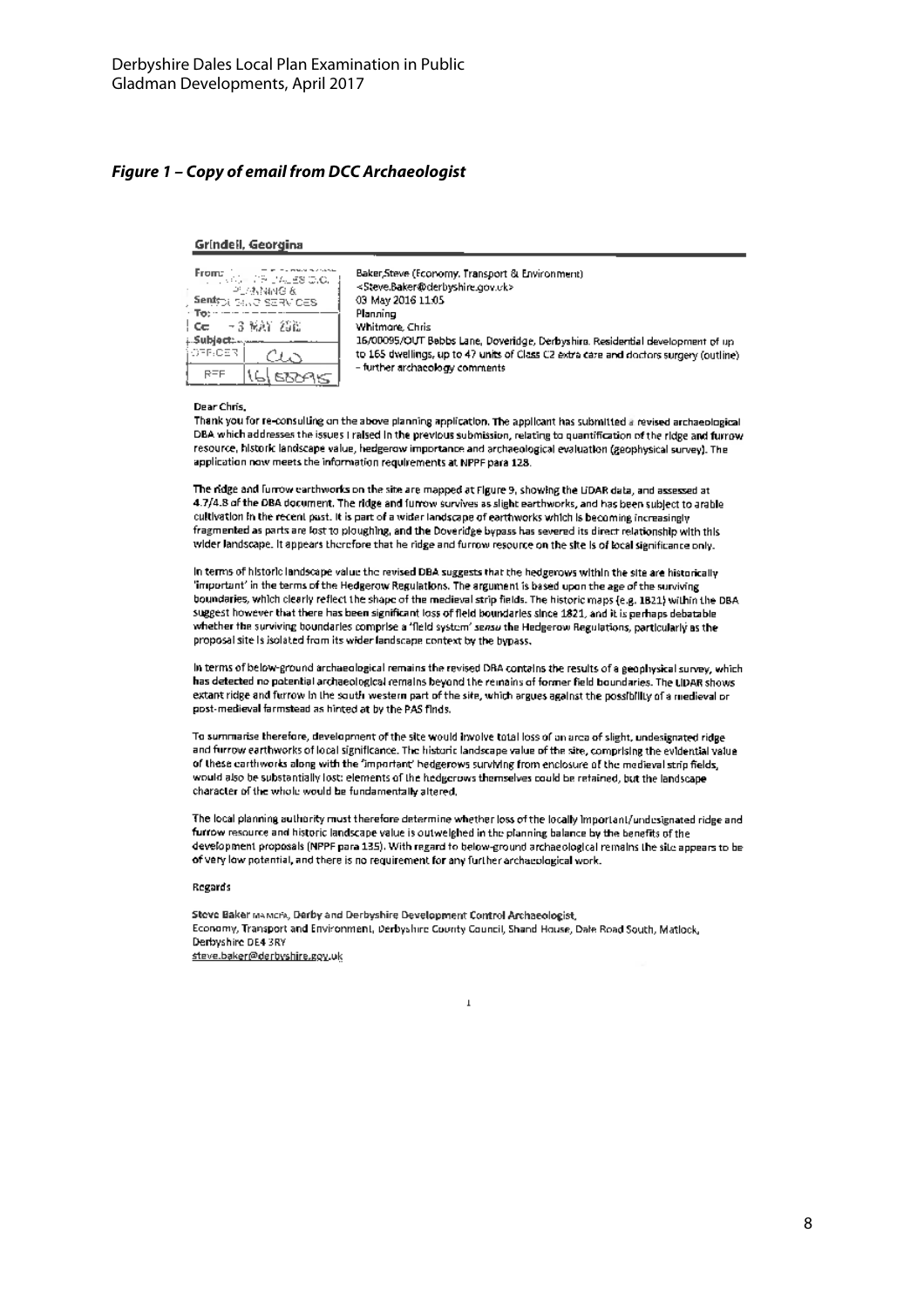

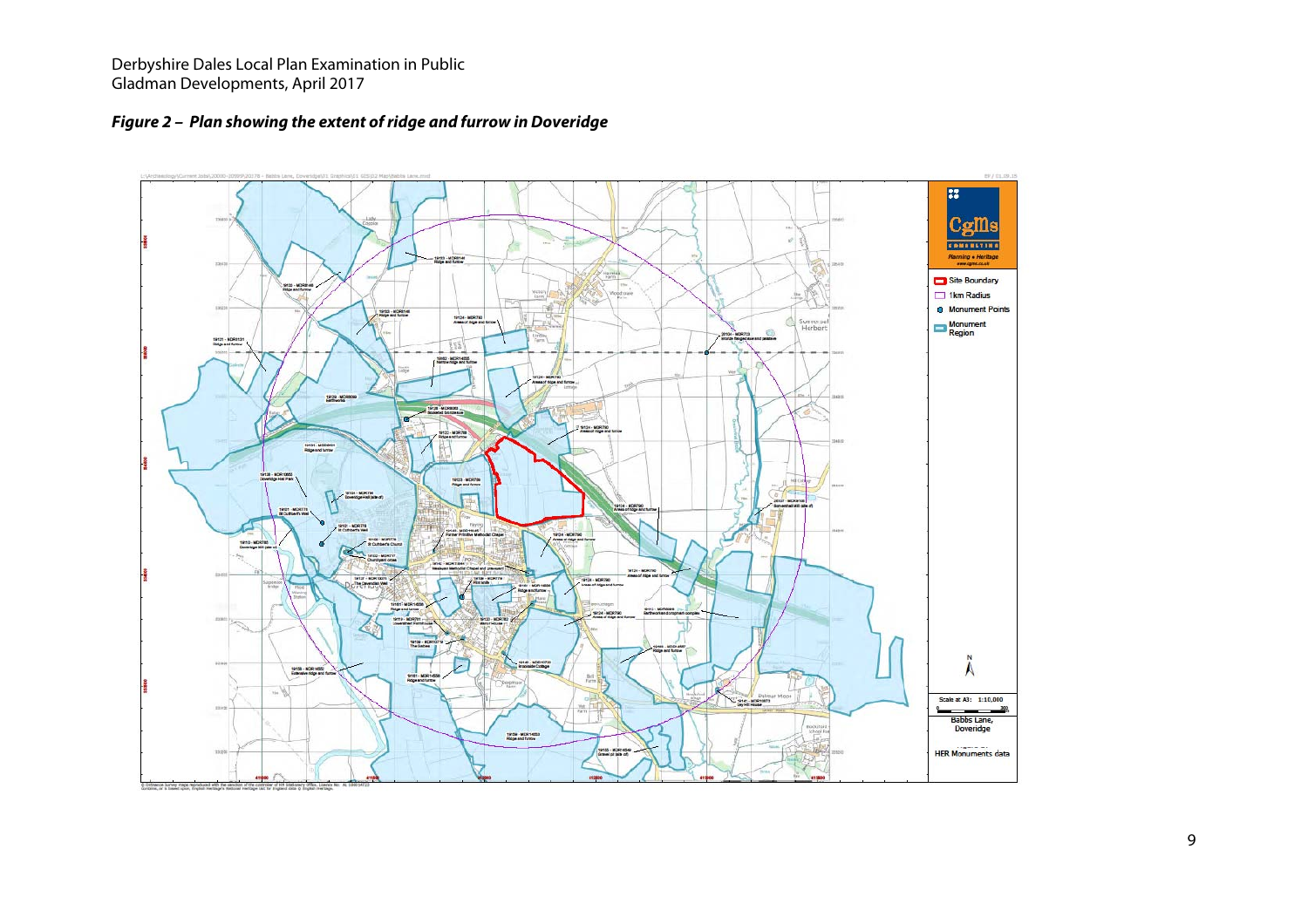# Appendix 2 - Land to the north of Main Rd and adjacent Alley Walk, Brailsford (SHLAA 235)

- 1. Land to the north of Main Rd and adjacent Alley Walk, Brailsford (SHLAA235) has been discounted from the SHELAA based on a conclusion that there is an inability to obtain a safe and secure access arrangement for the site. The site is assessed as "undevelopable constrained" due to the lack of substantive evidence to demonstrate that a suitable access can be provided and whether the site is indeed deliverable.
- 2. Discussions have advanced with Derbyshire County Council (DCC) on the suitability of a vehicular access to the site directly off Main Road (A52) into the site. (see figure 3 below). This will involve a new priority controlled access onto Main Road. This junction can accommodate standard geometric parameters which include providing suitable visibility splays in both directions along Main Road. There is the potential requirement to reposition the controlled pedestrian crossing, which is located close to the proposed site access and this can be satisfactorily accommodated within the overall site access design.
- 3. The traffic likely to be generated by a 75 dwelling development would equate to around an additional 40 to 50 two way trips during both typical weekday peak hour periods and this can adequately be accommodated on the local highway network. As such, it is clear that access to this site can be accommodated directly onto the A52.